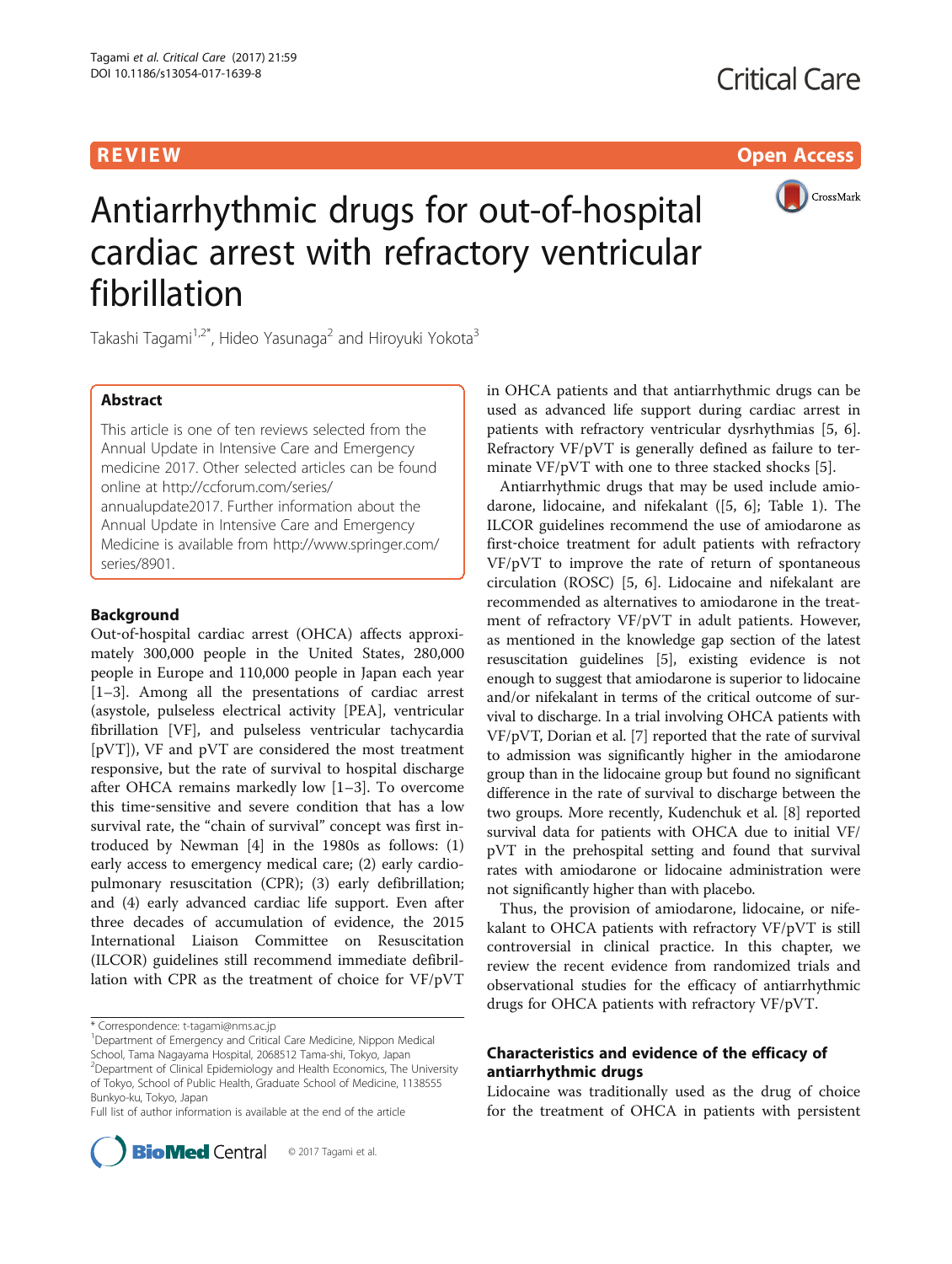|                                                                                                                            | Amiodarone                                                                                         | l idocaine                                                                                               | Nifekalant                                                                                                |
|----------------------------------------------------------------------------------------------------------------------------|----------------------------------------------------------------------------------------------------|----------------------------------------------------------------------------------------------------------|-----------------------------------------------------------------------------------------------------------|
| Vaughan Williams classification                                                                                            | Class III                                                                                          | Class Ib.                                                                                                | Class III                                                                                                 |
| 2015 II COR treatment<br>recommendation [5]                                                                                | Suggest use of amiodarone in adult<br>patients with refractory VF/pVT to<br>improve rates of ROSC. | Suggest use of lidocaine as an<br>alternative to amiodarone in adult<br>patients with refractory VF/pVT. | Suggest use of nifekalant as an<br>alternative to amiodarone in adult<br>patients with refractory VF/pVT. |
| Level of recommendation                                                                                                    | Weak recommendation,<br>moderate-quality evidence                                                  | Weak recommendation, very-<br>low-quality evidence                                                       | Weak recommendation, very-low-<br>quality evidence                                                        |
| ILCOR International Liaison Committee on Resuscitation, VF ventricular fibrillation, pVT pulseless ventricular tachycardia |                                                                                                    |                                                                                                          |                                                                                                           |

<span id="page-1-0"></span>Table 1 Classification and recommendations for the three antiarrhythmic drugs

VF/pVT until the early 2000s [\[9\]](#page-4-0). Lidocaine is classified as a class Ib agent in the Vaughan‐Williams classification. Although lidocaine is low‐cost and simple to administer, evidence is not enough to suggest its superiority to other antiarrhythmic drugs or placebo in terms of rate of survival to hospital discharge of OHCA patients with persistent VF/ pVT. One retrospective study suggested that lidocaine may improve the success rate of resuscitation [[10](#page-4-0)], contrary to the negative results reported in other studies [[11](#page-4-0), [12](#page-4-0)]. After the reports of two landmark studies on amiodarone [\[7](#page-4-0), [13](#page-4-0)], resuscitation guidelines were revised with preference for amiodarone over lidocaine in the treatment of cardiac arrest patients with persistent VF/pVT [[5, 6, 9](#page-4-0)].

Amiodarone and nifekalant are both classified as class III antiarrhythmic agents (potassium channel blockers) in the Vaughan‐Williams classification [\[14](#page-4-0), [15](#page-4-0)]. However, these two class III antiarrhythmic drugs have different pharmacological characteristics. Amiodarone has several effects on ion channels, receptors, and sympathetic activity, in addition to blocking the rapid components of delayed rectifier potassium currents, such as sodium and calcium channel-blocking effects, and  $α$ - and β-receptor blocking actions. In other words, amiodarone has negative inotropic and vasodilatory effects, which may negatively affect hemodynamic status after ROSC in OHCA patients. On the other hand, nifekalant is a pure potassium channel blocker that specifically blocks the rapid component of delayed rectifier potassium currents without blocking sodium or calcium channels [\[16](#page-4-0)]. Laboratory studies suggest that nifekalant has no negative inotropic effects and no effect on cardiac conduction and hemodynamic status, whereas amiodarone has these effects via its β‐blocking action [[17, 18](#page-4-0)]. Although some animal model studies suggested that amiodarone did not contribute to the decrease in defibrillation threshold, nifekalant was found to decrease the defibrillation threshold of ventricular fibrillation [\[19](#page-4-0)–[21\]](#page-4-0). Therefore, nifekalant may have advantages over amiodarone for the treatment of refractory VF/pVT via defibrillation and post‐resuscitation hemodynamic management from a pharmacological point of view. However, data from clinical studies have provided limited robust results [[22](#page-4-0), [23](#page-4-0)].

Only a few studies have compared the efficacy of amiodarone with that of nifekalant for the treatment of refractory VF/pVT [\[22](#page-4-0)–[25\]](#page-5-0). Amino et al. [\[22](#page-4-0)] reported no significant differences in the success rate of defibrillation and rate of survival to discharge between nifekalant and amiodarone in OHCA patients with refractory VF/ pVT. However, they reported that the interval between antiarrhythmic drug administration and defibrillation success in the amiodarone group was significantly longer than that in the nifekalant group [\[22\]](#page-4-0). This finding was also reported in a retrospective study by Harayama et al. [[23\]](#page-4-0), who found that nifekalant achieved faster ROSC after refractory VF/pVT than did amiodarone. More recently, Amino et al. [[25\]](#page-5-0) evaluated the results of a large multicenter prospective study (SOS‐KANTO 2012 [\[26](#page-5-0)]). These investigators retrospectively investigated nifekalant potency and differential effects of two initial amiodarone doses (150 or 300 mg) as compared with lidocaine doses in the Japanese population. The odds ratios (ORs) for survival to admission were significantly higher in the 150-mg nifekalant or amiodarone group than in the lidocaine group. The authors also reported that 24‐hour survival was significantly higher in the nifekalant, 150‐mg amiodarone, or 300‐mg amiodarone groups than in the lidocaine group. Amino et al. [[27](#page-5-0)] published another *post hoc* analysis from the SOS-KANTO 2012 study. They evaluated the effect of administration of antiarrhythmic drugs (defined as any one among or a combination of lidocaine, nifekalant, and amiodarone) during CPR on 1‐month outcome by using propensity score analyses. Logistic regression with propensity scoring demonstrated an OR of 1.92 for 1‐month survival in the antiarrhythmic drug group ( $p = 0.01$ ) and 1.44 for favorable neurological outcome at 1 month ( $p = 0.26$ ).

# The ROC‐ALPS study

Recently, Resuscitation Outcomes Consortium (ROC) investigators published the results of the Amiodarone, Lidocaine or Placebo Study (ALPS), a randomized double‐blind trial [[8\]](#page-4-0). Amiodarone, lidocaine, or placebo was administered by paramedics in the prehospital setting for OHCA patients with refractory VF/pVT in 10 North American sites. The investigators evaluated 3,026 patients, of whom 974 were assigned to the amiodarone group, 993 to the lidocaine group, and 1,059 to the placebo group. Of these patients, 24.4%, 23.7%, and 21.0%,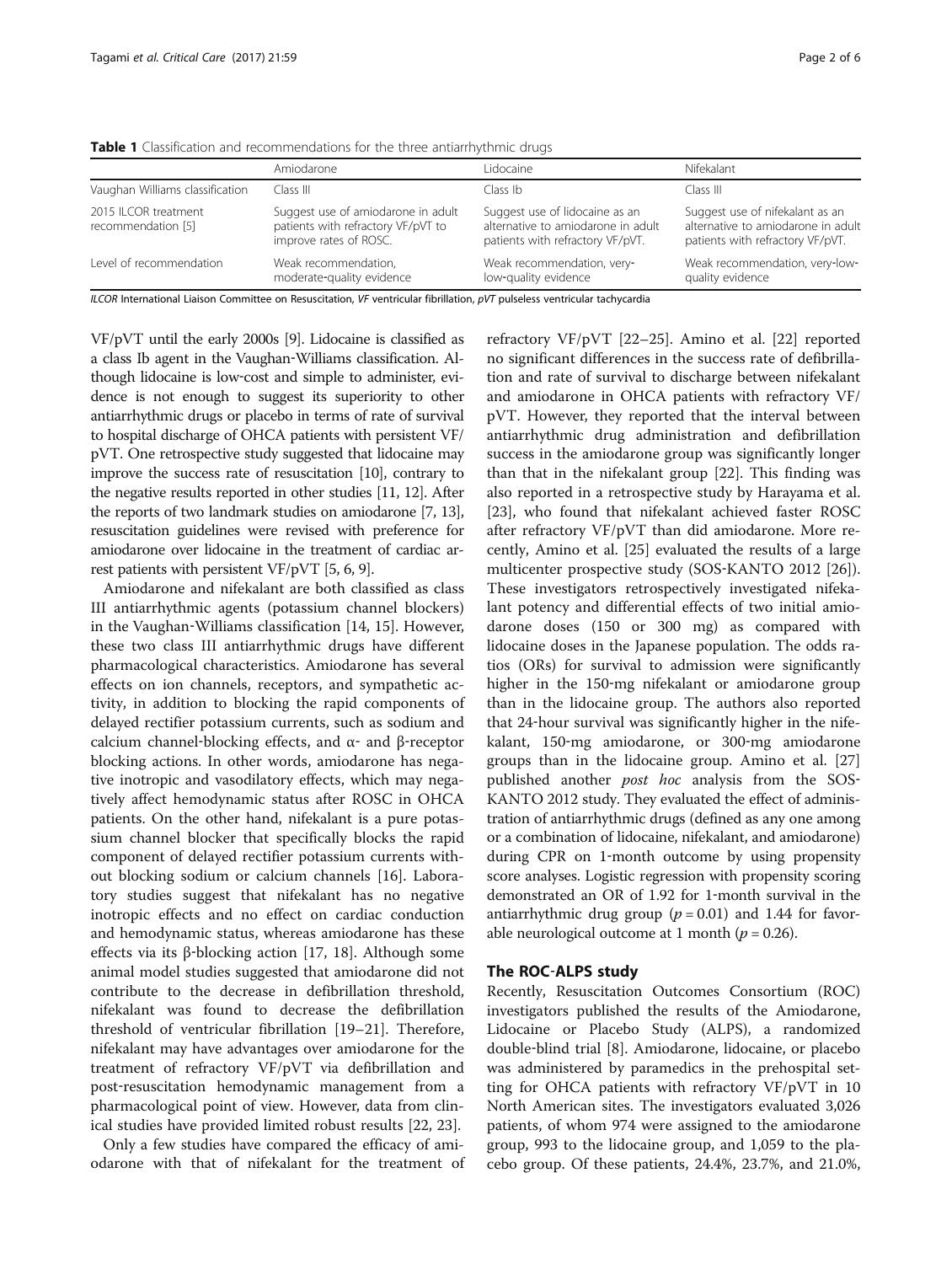respectively, survived to hospital discharge (primary outcome). The difference in survival rate was 3.2 percentage points for amiodarone compared with placebo (95% confidence interval [CI]  $-0.4$  to 7.0;  $p = 0.08$ ), 2.6 percentage points for lidocaine compared with placebo (95% CI −1.0 to 6.3;  $p = 0.16$ ), and 0.7 percentage points for amiodarone compared with lidocaine (95% CI –3.2 to 4.7;  $p = 0.70$ ).

The survival rates with favorable neurological status (secondary outcome) were similar in the amiodarone group (182 patients [18.8%]), lidocaine group (172 [17.5%]), and placebo group (175 [16.6%]). The risk difference for the secondary outcome was 2.2 percentage points for amiodarone compared with placebo (95% CI −1.1 to 5.6;  $p = 0.19$ ), 0.9 percentage points for lidocaine compared with placebo (95% CI –2.4 to 4.2;  $p = 0.59$ ), and 1.3 percentage points for amiodarone compared with lidocaine (95% CI −2.1 to 4.8;  $p = 0.44$ ).

Kudenchuk et al. [\[8](#page-4-0)] concluded the ROC‐ALPS study as follows: neither amiodarone nor lidocaine resulted in a survival rate or favorable neurological outcome that was significantly better than that achieved with placebo among patients with OHCA due to initial shock-refractory VF/ pVT. However, the study also provided insightful data to the field of resuscitation. The authors reported that among 1,934 patients with bystander‐witnessed arrest, the survival rate was higher with amiodarone (27.7%) or lidocaine administration (27.8%) than with placebo (22.7%). This absolute risk difference was significant for amiodarone compared with placebo (5.0 percentage points; 95% CI 0.3–9.7;  $p = 0.04$ ) and for lidocaine compared with placebo (5.2 percentage points; 95% CI 0.5–9.9,  $p = 0.03$ ). The survival rate was also higher among amiodarone recipients than among placebo recipients with emergency medical services (EMS)-witnessed arrest, with a risk difference of 21.9 percentage points (95% CI 5.8–38.0;  $p = 0.01$ ). Considering that OHCA with refractory VF/pVT is a timesensitive condition with a low survival rate, determining whether OHCA was witnessed or not is a reasonable method of performing subanalyses. The authors also reported that among 839 patients with unwitnessed OHCA, survival did not differ significantly between trial groups. These data may indicate that both amiodarone and lidocaine therapies may be effective for shock‐refractory bystander‐witnessed OHCA but may be useless in unwitnessed OHCA.

# Analyses of data from a Japanese nationwide database: comparisons between amiodarone and nifekalant and between amiodarone and lidocaine

Nifekalant was developed and approved for clinical use in Japan in 1999. Thus, nifekalant and lidocaine were the traditionally used drugs of choice for VF/pVT until the Japanese Ministry of Health, Labour and Welfare approved the use of intravenous amiodarone in June 2007. Thus, Japan is the only country in which amiodarone, nifekalant, and lidocaine are all approved for clinical use. We therefore decided to analyze the effectiveness of antiarrhythmic drugs by using real‐world clinical data from cardiogenic OHCA patients with refractory VF/ pVT on hospital arrival across the country.

We retrospectively evaluated data from the Japanese Diagnosis Procedure Combination (DPC) database, which is a nationwide in‐hospital patient administrative database [[28](#page-5-0)–[30\]](#page-5-0). The DPC database includes administrative claims and discharge abstract data for all patients (including OHCA patients who die in the emergency room) discharged from more than 1,000 participating hospitals, covering all 82 academic hospitals and more than 90% of all tertiary‐care emergency hospitals in Japan. The database includes the following information for each patient, recorded using a uniform data submission form: age, sex, medical procedures (e. g., defibrillation, therapeutic hypothermia, and percutaneous coronary angiogram/ intervention), daily records of all drugs administered and devices used (e. g., amiodarone, nifekalant, lidocaine, extracorporeal membrane oxygenation [ECMO], and intra‐aortic balloon pumping [IABP]), length of hospital stay, and discharge status (home, transfer to another hospital, death in the emergency room, or death after admission) [\[28](#page-5-0)–[30](#page-5-0)].

We compared the rates of survival to discharge among cardiogenic OHCA patients with persistent VF/pVT on hospital arrival following treatment with either amiodarone or nifekalant [[28](#page-5-0)], and amiodarone or lidocaine [[29](#page-5-0)].

In the study that compared amiodarone and nifekalant [[28\]](#page-5-0), we identified 2,961 patients with cardiogenic OHCA who had VF/pVT on hospital arrival between July 2007 and March 2013. Patients were categorized into amiodarone (n = 2,353) and nifekalant groups ( $n = 608$ ), from which 525 propensity score-matched pairs were generated. We found a significant difference in admission rate between the nifekalant and amiodarone groups in the propensity score‐matched groups (75.6 vs. 69.3%; difference 6.3%; 95% CI 0.9–11.7). An analysis that used the in‐hospital administration rate of nifekalant/amiodarone as an instrumental variable found that receiving nifekalant was associated with an improved admission rate (22.2%; 95% CI 11.9–32.4). However, we found no significant difference in in‐hospital mortality between the nifekalant and amiodarone groups (81.5 vs. 82.1%; difference −0.6%; 95% CI −5.2 to 4.1). Instrumental variable analysis showed that receiving nifekalant was not associated with reduced in‐hospital mortality (6.2%, 95% CI −2.4 to 14.8). We concluded that although nifekalant may potentially improve hospital admission rates compared with amiodarone for these patients, no significant association with in-hospital mortality was found between nifekalant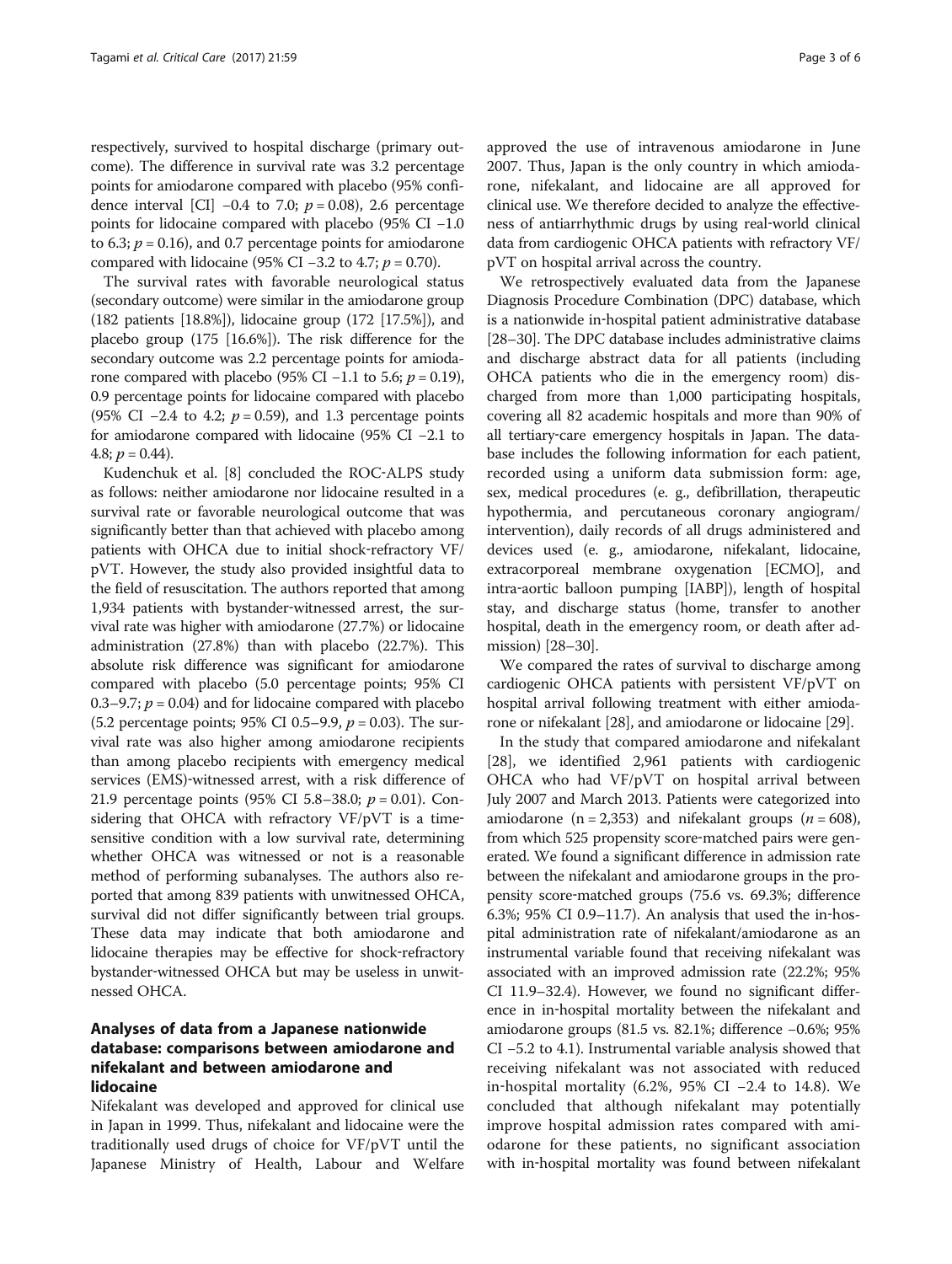and amiodarone for cardiogenic OHCA patients with VF/ pVT on hospital arrival.

In the study that compared amiodarone and lidocaine [[29\]](#page-5-0), we identified 3,951 patients from 795 hospitals who experienced cardiogenic OHCA and had refractory ventricular fibrillation on hospital arrival. The patients were categorized into amiodarone  $(n = 1,743)$  and lidocaine  $(n = 2,208)$  groups, from which 801 propensity scorematched pairs were generated. No significant difference in the rate of survival to hospital discharge was found between the amiodarone and lidocaine groups (15.2 vs. 17.1%; difference −1.9%; 95% CI −5.5 to 1.7) in the propensity score‐matched analyses. Thus, we concluded that the amiodarone and lidocaine groups had no significant difference in the rate of survival to hospital discharge.

As compared with those reported in the ROC‐ALPS study, the survival rates of our two nationwide observational studies were lower (approximately 17–18% in our studies [[28](#page-5-0), [29](#page-5-0)] vs. 24% in the ROC‐ALPS study [\[8](#page-4-0)]). These differences may be attributed to the differences in the EMS of the countries in which the studies were conducted. The ROC‐ALPS study [\[8\]](#page-4-0) was conducted in North America, whereas we analyzed Japanese data. In the ROC‐ ALPS study [[8\]](#page-4-0), patients were randomized at the scene by the responding paramedics. This is in contrast to our study, in which antiarrhythmic drugs were provided after hospital arrival because paramedics are not allowed to administer any antiarrhythmic drugs in prehospital settings in Japan. Thus, the times from cardiac arrest to first administration of the antiarrhythmic drug were much longer in our studies [[28, 29\]](#page-5-0) than in the ROC‐ALPS study [[8](#page-4-0)].

### Recent systematic review and meta‐analyses

Huang et al. [\[31\]](#page-5-0) reviewed 10 randomized controlled trials and 7 observational trials in 2013. They found that amiodarone (relative risk [RR] 0.82; 95% CI 0.54–1.24), lidocaine (RR 2.26; 95% CI 0.93–5.52) and nifekalant therapies did not improve survival to hospital discharge compared with placebo, but amiodarone, lidocaine, and nifekalant therapies were beneficial to initial resuscitation, as assessed based on the rate of ROSC and survival to hospital admission, with amiodarone being superior to lidocaine (RR 1.28; 95% CI 0.57–2.86) and nifekalant (RR 0.50; 95% CI 0.19–1.31).

Amino et al. reported a systematic review of the use of intravenous amiodarone and nifekalant in 2014 [\[32](#page-5-0)]. They reviewed 9 articles, including those written in the Japanese language. They found that amiodarone and nifekalant therapies were equally effective in preventing electrical storm (67 vs. 67%). The defibrillation effect on CPR was also equal in the two groups (60 vs. 54%). More cases of hypotension and bradycardia were recorded as adverse effects in the amiodarone group (9.5 and 5.3%) than in the nifekalant group [[32\]](#page-5-0).

After publication of the results of the ROC‐ALPS study, two systematic reviews with meta-analyses were published in 2016 [\[33, 34\]](#page-5-0). Laina et al. [[34](#page-5-0)] reported that amiodarone therapy significantly improved survival to hospital admission (OR 1.402; 95% CI 1.068–1.840; Z = 2.43;  $p = 0.015$ ), but neither survival to hospital discharge (RR 0.850; 95% CI 0.631–1.144;  $Z = 1.07$ ;  $p = 0.284$ ) nor neurological outcome (OR 1.114; 95% CI 0.923–1.345; Z = 1.12;  $p = 0.475$ ) were significantly improved by amiodarone therapy compared with placebo or nifekalant therapy. Sanfilippo et al. [\[33\]](#page-5-0) reported another review regarding this issue. They reported that amiodarone was as beneficial as lidocaine for survival to hospital admission (primary analysis OR 1.02; 95% CI 0.86–1.23;  $p = 0.40$ ) and discharge (primary analysis OR 1.06; 95% CI 0.87-1.30;  $p = 0.56$ ; secondary analysis OR 1.04; 95% CI 0.86-1.27;  $p = 0.67$ ). Compared with placebo, survival to hospital admission was higher with both amiodarone (primary analysis OR 1.32; 95% CI 1.12–1.54; p < 0.0001; secondary analysis OR 1.25; 95% CI 1.07-1.45;  $p < 0.005$ ) and lidocaine (secondary analysis only OR 1.34; 95% CI 1.14–1.58;  $p = 0.0005$ ) therapies. With regard to hospital discharge, no significant differences were observed between placebo and amiodarone (primary outcome OR 1.19; 95% CI 0.98–1.44;  $p = 0.08$ ; secondary outcome OR 1.11; 95% CI 0.92–1.33;  $p = 0.28$ ) or lidocaine (secondary outcome only OR 1.19; 95% CI 0.97–1.45;  $p = 0.10$ ) therapy.

These recent four systematic reviews with meta-analyses suggested that amiodarone, lidocaine and nifekalant therapies equally improved survival to hospital admission as compared with placebo. However, none of these antiarrhythmic drugs improved long‐term outcomes.

# Is earlier provision of antiarrhythmic drugs better?

After publication of the results of the ROC‐ALPS study, several corresponding editorials and comments were published in response [\[35](#page-5-0)–[38\]](#page-5-0). As pointed out by several comments, the key finding of the ROC‐ALPS study was that both amiodarone and lidocaine therapies may be effective for shock-refractory VF/pVT in bystander-witnessed arrest but might be useless in the later phase of resuscitation [\[35](#page-5-0), [37\]](#page-5-0). The first dose of the trial drugs was given a mean  $(\pm SD)$  of  $19.3 \pm 7.4$  min after the initial call to EMS and after a median of three shocks in the overall population of the ROC‐ALPS study [\[8](#page-4-0)]. Kudenchuk et al. speculated that such delays may attenuate the effectiveness of antiarrhythmic interventions as patients progress to the metabolic phase of OHCA when cellular injury and physiological derangements may be irreversible despite restored circulation [\[39\]](#page-5-0). The potential benefit of treatment could have been underestimated among patients with unwitnessed OHCA. Patients with witnessed OHCA who received earlier initiation of resuscitation and a shorter interval to antiarrhythmic drug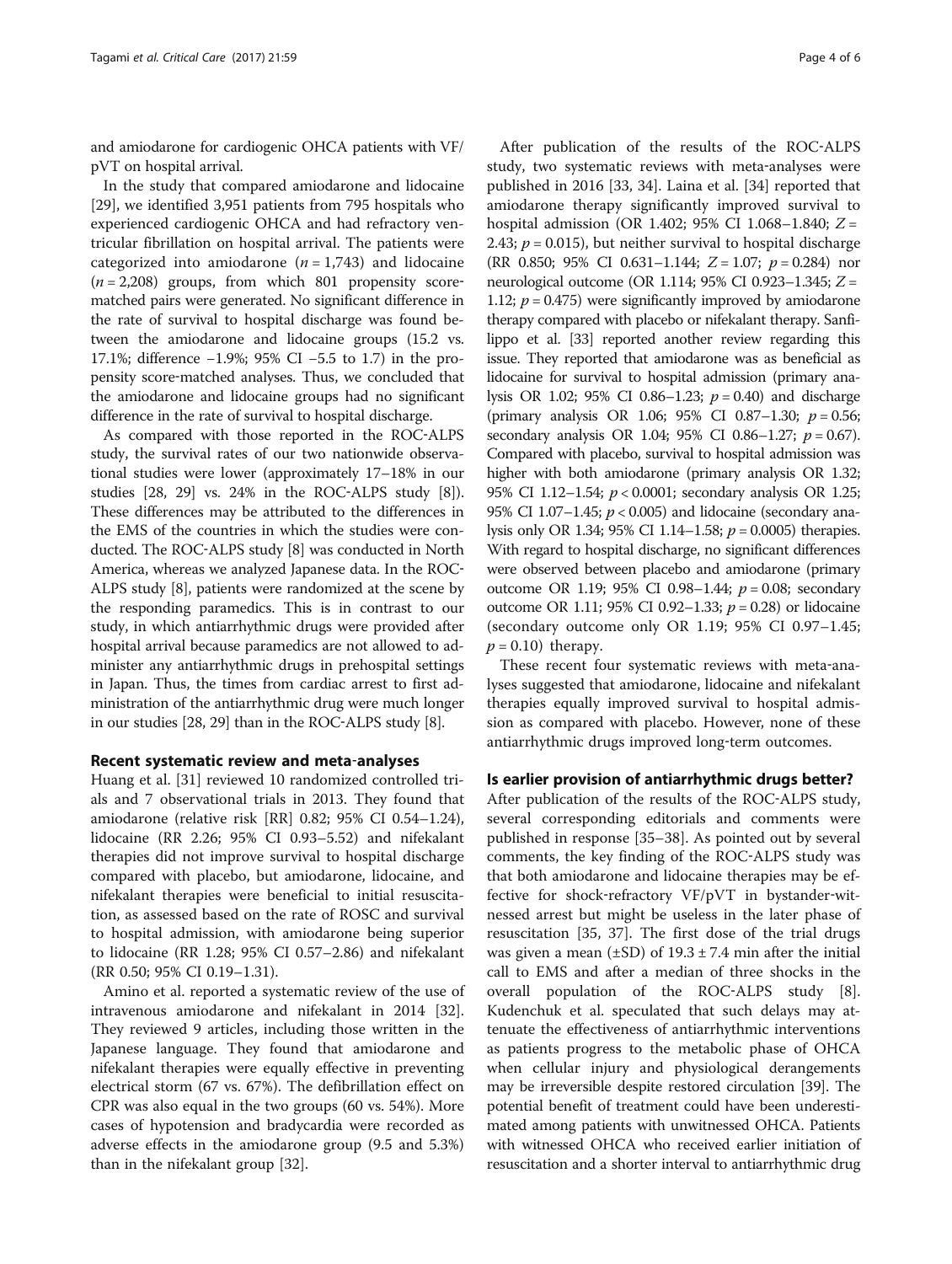<span id="page-4-0"></span>administration (12 min) had significantly higher rates of survival to hospital discharge by about 5%.

# Conclusion

Recent guidelines on resuscitation recommend immediate defibrillation with CPR as the treatment of choice for OHCA patients with VF/pVT and that antiarrhythmic drugs (including amiodarone, lidocaine and nifekalant) can be used as advanced life support during cardiac arrest in patients with refractory ventricular dysrhythmias. Recent systematic reviews and meta-analyses suggest that amiodarone, lidocaine, and nifekalant therapies equally improve survival to hospital admission compared with placebo. However, none of these antiarrhythmic drugs improved long‐term outcomes. The landmark study, ROC‐ALPS, concluded that compared with placebo, neither amiodarone nor lidocaine therapy resulted in a significantly higher rate of survival or more favorable neurological outcome among patients with OHCA due to refractory VF/pVT. However, the authors also reported that among patients with bystander-witnessed cardiac arrest, the survival rate was higher with amiodarone or lidocaine than with placebo. Although further studies are required to confirm this speculation, earlier administration of antiarrhythmic drugs may result in better outcomes.

#### Funding

This work was supported by Grants for Research on Policy Planning and Evaluation from the Ministry of Health, Labour and Welfare, Japan (Grant Numbers: H28-Policy-Designated-009 to Prof. Yasunaga; H27-Policy-Strategy-011 to Prof. Yasunaga), and a Grant-in-Aid for Scientific Research, Japan (Grant Number: KAKENHI-15H05685 to Dr. Tagami). The funders had no role in the execution of this study or interpretation of the results. The publication costs were funded by Grant-in-Aid for Scientific Research, Japan (Grant Number: KAKENHI-15H05685 to Dr. Tagami).

# Availability of data and materials

Not applicable.

#### Authors' contributions

TT had full access to all the study data and take responsibility for the integrity of the data and the accuracy of the data analysis, and drafted the manuscript. HY and HY participated in the study design, analysis and interpretation of the data, and helped to drafted the manuscript. All authors have critically revised the manuscript and gave approval for the final manuscript.

#### Competing interests

The authors declare that they have no competing interests.

#### Consent for publication

Not applicable.

Ethics approval and consent to participate Not applicable.

#### Author details

<sup>1</sup>Department of Emergency and Critical Care Medicine, Nippon Medical School, Tama Nagayama Hospital, 2068512 Tama-shi, Tokyo, Japan. <sup>2</sup> Department of Clinical Epidemiology and Health Economics, The University of Tokyo, School of Public Health, Graduate School of Medicine, 1138555 Bunkyo-ku, Tokyo, Japan. <sup>3</sup>Department of Emergency and Critical Care Medicine, Nippon Medical School, 1138603 Bunkyo-ku, Tokyo, Japan.

## Published online: 21 March 2017

#### References

- Atwood C, Eisenberg MS, Herlitz J, Rea TD. Incidence of EMS-treated out-ofhospital cardiac arrest in Europe. Resuscitation. 2005;67:75–80.
- 2. Kitamura T, Iwami T, Kawamura T, et al. Nationwide improvements in survival from out-of-hospital cardiac arrest in Japan. Circulation. 2012;126:2834–43.
- 3. Nichol G, Thomas E, Callaway CW, et al. Regional variation in out-of-hospital cardiac arrest incidence and outcome. JAMA. 2008;300:1423–31.
- 4. Newman M. The chain of survival concept takes hold. JEMS. 1989;14:11–3.
- 5. Callaway CW, Soar J, Aibiki M, et al. Part 4: Advanced Life Support: 2015 International Consensus on Cardiopulmonary Resuscitation and Emergency Cardiovascular Care Science With Treatment Recommendations. Circulation. 2015;132:84–S145.
- 6. Soar J, Nolan JP, Bottiger BW, et al. European Resuscitation Council Guidelines for Resuscitation 2015: Section 3. Adult advanced life support. Resuscitation. 2015;95:100–47.
- 7. Dorian P, Cass D, Schwartz B, Cooper R, Gelaznikas R, Barr A. Amiodarone as compared with lidocaine for shock-resistant ventricular fibrillation. N Engl J Med. 2002;346:884–90.
- 8. Kudenchuk PJ, Brown SP, Daya M, et al. Amiodarone, lidocaine, or placebo in out-of-hospital cardiac arrest. N Engl J Med. 2016;374:1711–22.
- 9. The American Heart Association in collaboration with the International Liaison Committee on Resuscitation. Guidelines 2000 for Cardiopulmonary Resuscitation and Emergency Cardiovascular Care. Part 6: advanced cardiovascular life support: section 5: pharmacology I: agents for arrhythmias. Circulation. 2000;102:I112–128.
- 10. Herlitz J, Ekstrom L, Wennerblom B, et al. Lidocaine in out-of-hospital ventricular fibrillation. Does it improve survival? Resuscitation. 1997;33:199–205.
- 11. Harrison EE. Lidocaine in prehospital countershock refractory ventricular fibrillation. Ann Emerg Med. 1981;10:420–3.
- 12. Weaver WD, Fahrenbruch CE, Johnson DD, Hallstrom AP, Cobb LA, Copass MK. Effect of epinephrine and lidocaine therapy on outcome after cardiac arrest due to ventricular fibrillation. Circulation. 1990;82:2027–34.
- 13. Kudenchuk PJ, Cobb LA, Copass MK, et al. Amiodarone for resuscitation after out-of-hospital cardiac arrest due to ventricular fibrillation. N Engl J Med. 1999;341:871–8.
- 14. Singh BN, Vaughan Williams EM. The effect of amiodarone, a new antianginal drug, on cardiac muscle. Br J Pharmacol. 1970;39:657–67.
- 15. Pantazopoulos IN, Troupis GT, Pantazopoulos CN, Xanthos TT. Nifekalant in the treatment of life-threatening ventricular tachyarrhythmias. World J Cardiol. 2011;3:169–76.
- 16. Nakaya H, Tohse N, Takeda Y, Kanno M. Effects of MS-551, a new class III antiarrhythmic drug, on action potential and membrane currents in rabbit ventricular myocytes. Br J Pharmacol. 1993;109:157–63.
- 17. Kondoh K, Hashimoto H, Nishiyama H, et al. Effects of MS-551, a new class III antiarrhythmic drug, on programmed stimulation-induced ventricular arrhythmias, electrophysiology, and hemodynamics in a canine myocardial infarction model. J Cardiovasc Pharmacol. 1994;23:674–80.
- 18. Sen L, Cui G, Sakaguchi Y, Singh BN. Electrophysiological effects of MS-551, a new class III agent: comparison with dl-sotalol in dogs. J Pharmacol Exp Ther. 1998;285:687–94.
- 19. Murakawa Y, Yamashita T, Kanese Y, Omata M. Can a class III antiarrhythmic drug improve electrical defibrillation efficacy during ventricular fibrillation? J Am Coll Cardiol. 1997;29:688–92.
- 20. Tsagalou EP, Anastasiou-Nana MI, Charitos CE, et al. Time course of fibrillation and defibrillation thresholds after an intravenous bolus of amiodarone – an experimental study. Resuscitation. 2004;61:83–9.
- 21. Huang J, Skinner JL, Rogers JM, Smith WM, Holman WL, Ideker RE. The effects of acute and chronic amiodarone on activation patterns and defibrillation threshold during ventricular fibrillation in dogs. J Am Coll Cardiol. 2002;40:375–83.
- 22. Amino M, Yoshioka K, Opthof T, et al. Comparative study of nifekalant versus amiodarone for shock-resistant ventricular fibrillation in out-of-hospital cardiopulmonary arrest patients. J Cardiovasc Pharmacol. 2010;55:391–8.
- 23. Harayama N, Nihei S, Nagata K, et al. Comparison of nifekalant and amiodarone for resuscitation of out-of-hospital cardiopulmonary arrest resulting from shock-resistant ventricular fibrillation. J Anesth. 2014;28:587–92.
- 24. Ji XF, Li CS, Wang S, Yang L, Cong LH. Comparison of the efficacy of nifekalant and amiodarone in a porcine model of cardiac arrest. Resuscitation. 2010;81:1031–6.